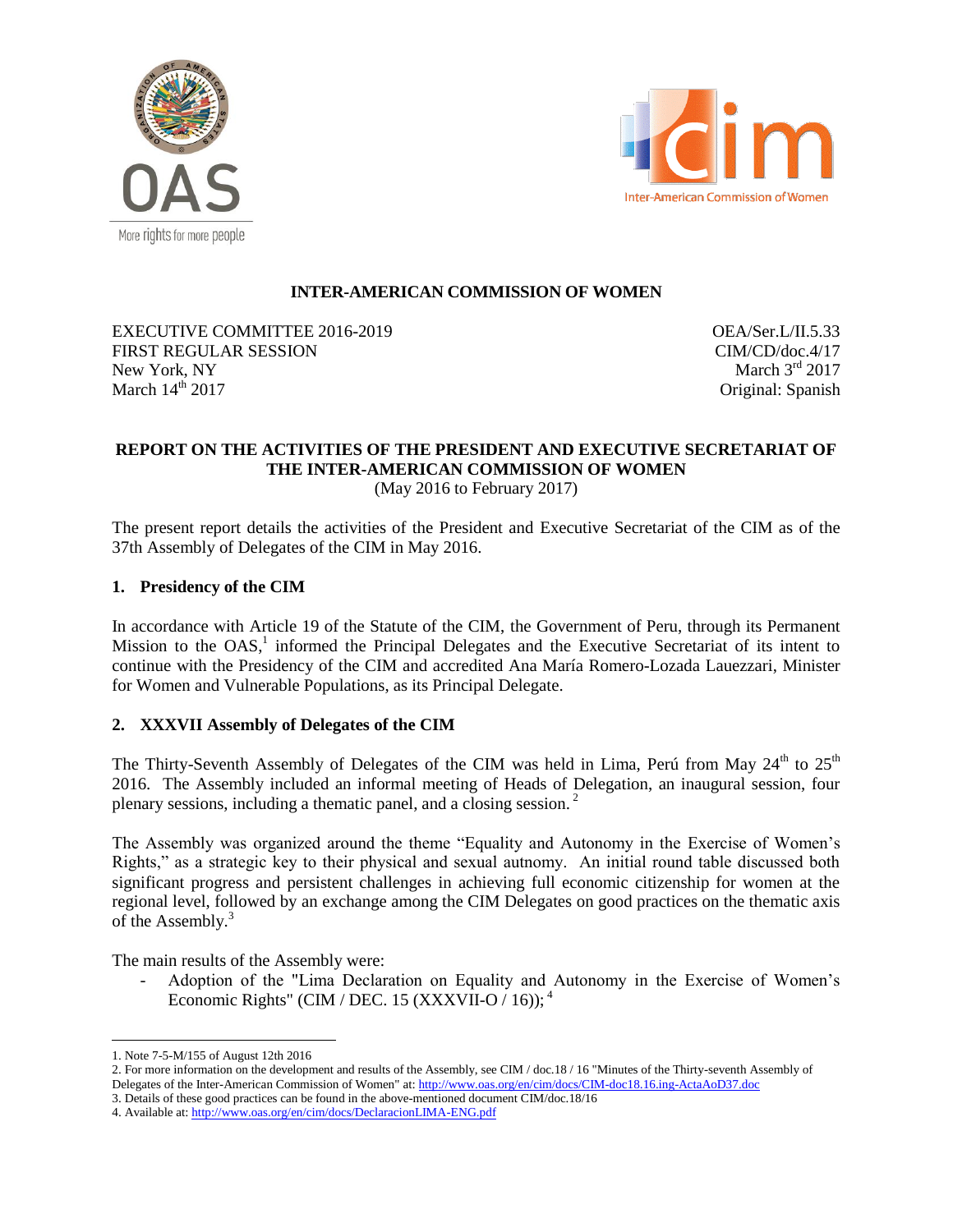- Adoption of the Strategic Plan 2016-2021 of the Inter-American Commission of Women;<sup>5</sup>
- Adoption of the Triennial Program of Work 2016-2019 of the Inter-American Commission of Women;<sup>6</sup> and
- Election of a new Executive Committee of the CIM for the 2016-2019 period, with the following composition:

| President       | Peru                                         |
|-----------------|----------------------------------------------|
| Vice-Presidents | Costa Rica, Mexico, Paraguay                 |
| Members         | Argentina, Belize, Bolivia, Colombia, Panama |

#### **3. Strategic Plan 2016-2021 of the Inter-American Commission of Women**

Taking into account the challenges of achieving full citizenship for women and respect for their rights, in 2011 the Thirty-Fifth Assembly of Delegates of the CIM adopted the *Strategic Plan 2011-2016 of the CIM*<sup>7</sup> with a view to:

- positioning the CIM as a hemispheric policy forum and as reference point for forging the full citizenship of women from a human rights perspective;
- coordinating and harmonizing the actions of the CIM with those of the OAS; and
- institutionalizing the rights and gender equality approach in the main forums and programs and in the institutional planning of the Organization.

The Plan was structured around four programmatic areas in order to harmonize and coordinate the CIM's actions with the four strategic pillars of the OAS: democracy, human rights, development and security:

- i. Substantive political citizenship of women for democracy;
- ii. Human rights of women and gender-based violence;
- iii. Women's economic security and citizenship; and
- iv. Citizien security from a gender perspective.

In addition, the Plan addressed what the CIM considers to be a fifth "pillar" and one of its main mandates: institutionalizing the rights and gender equality approach in the work of the OAS.

Following the initial exercise of coordination, harmonization, strengthening and optimization of resources, which had a significant impact on the work of the Commission and its visibility in the hemisphere, the Strategic Plan 2016-2021 was prepared and should be carried out, from both a conceptual and methodological point of view, from a human rights approach, which seeks to re-establish the specificity of women's human rights within the general framework of international and inter-American conventions, which are the normative benchmark for supporting harmonization of legislation in the area of women's rights. This approach also takes into account the relationship between gender, class, ethnicity, age, geographic location, sexual orientation and disability as central factors that condition and shape the possibilities and opportunities of people in the economic, social, political and cultural spheres

In addition to providing a roadmap for the work of the CIM over the next five years, the 2016-2021 Strategic Plan seeks to place the Commission and its work in the broader context of the ongoing hemispheric debates on the Organization of American States (OAS), its relevance, its strategic orientation and its financial situation. Current discussions on the strategic vision of the OAS have focused on the need to:

Seek further sources of funds to enable the Organization to continue operating with the staff and resources it needs to meet its current mandates; and

 $\overline{a}$ 5. Available at[: http://www.oas.org/en/cim/docs/CIM-StrategicPlan2016-2021-EN.pdf](http://www.oas.org/en/cim/docs/CIM-StrategicPlan2016-2021-EN.pdf) 

<sup>6.</sup> Available at[: http://www.oas.org/en/cim/docs/CIM-doc7.Rev1.16.ing-ProgramaTrienal2016-2018.doc](http://www.oas.org/en/cim/docs/CIM-doc7.Rev1.16.ing-ProgramaTrienal2016-2018.doc) 

<sup>7.</sup> Available at n[: http://www.oas.org/en/CIM/docs/CIM-StrategicPlan2011-2016-ENweb.pdf](http://www.oas.org/en/CIM/docs/CIM-StrategicPlan2011-2016-ENweb.pdf)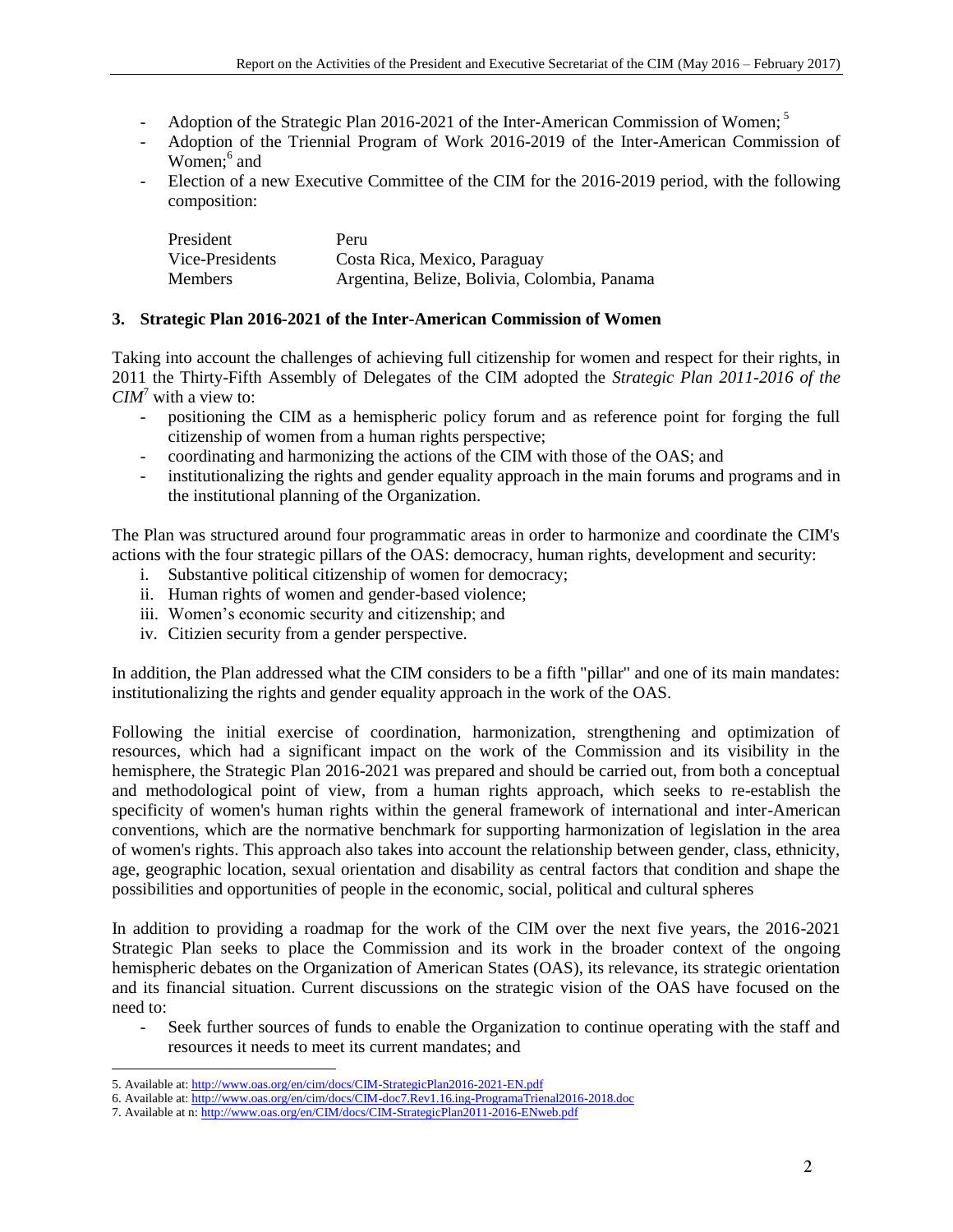Rationalize the work of the OAS in order to maximize its comparative advantages and to curtail some of the activities that have contributed to an excessive dispersion of limited resources and, in some cases, a duplication of tasks.

These two objectives are of absolute relevance to the Inter-American Commission of Women and provide the guiding framework for this Strategic Plan, whose purpose is to prioritize and continue the progress made in the implementation of the Strategic Plan 2011-2016 in order to make the most of limited resources, and to focus both the work of the Commission and its fundraising activities on certain issues.

### **4. Mandates from the OAS General Assembly**

The forty-sixth regular session of the OAS General Assembly was held from June 13<sup>th</sup> to 15<sup>th</sup> 2016 in Santo Domingo, Dominican Republic. The President of the CIM (Peru) delegated to the Executive Secretary the presentation of the annual reports of the CIM: $^8$ 

- Annual Report of the Inter-American Commission of Women (CIM) to the General Assembly (CIM/doc. 131/16 corr.1);
- Report on the Implementation of the Inter-American Program on the Promotion of Women's Human Rights and Gender Equity and Equality (IAP) (CIM/doc.132/16);
- Report on the Implementation of the Inter-American Convention on the Prevention, Punishment and Eradication of Violence against Women, "Convention of Belem do Para," in accordance with AG/RES. 2832 (XLIV-O/14) (CIM/doc.133/16.corr1).

The Assembly adopted the following declarations and resolutions that are relevant to the work of the CIM:

- AG/DEC. 81 (XLVI-O/16) "Declaration on Institutional Strengthening for Sustainable Development in the Americas"<sup>9</sup>
- AG/RES. 2887 (XLVI-O/16) "Promotion and Protection of Human Rights"  $^{10}$
- The Inter-American Program for the Promotion and Protection of the Human Rights of Migrants, including Migrant Workers and their Families;  $<sup>11</sup>$  and</sup>
- AG/DEC. 84 (XLVI-O/16) "Declaration on Zika Virus: Inter-American Cooperation to meet a Global Health Threat."<sup>12</sup>

#### **5. Mandates in force from the CIM Executive Committee 2013-2015**

On May  $7<sup>th</sup>$  and  $8<sup>th</sup>$  2015, the CIM Executive Committee 2013-2015 held its Fifth Regular Session in Washington, D.C., and 7 agreements were adopted. The status of implementation of these agreements is as follows:

| Agreement | <b>Status of</b>      |
|-----------|-----------------------|
|           | <i>implementation</i> |

<sup>8.</sup> The full texts of these reports are available on the CIM Website at[: http://www.oas.org/en/cim/reports.asp](http://www.oas.org/en/cim/reports.asp)

<sup>9.</sup> In particular, paragraph  $\vec{6}$  "Promote and strengthen the formulation and implementation of public policies, strategies, and actions to foster gender equity and equality and the effective empowerment of women as necessary conditions for the full respect of human rights of all women and girls in all spheres of public and private life; likewise, advance actions and combine efforts in the fight against all forms and manifestations of violence against women, including feminicide/femicide, and discrimination against women and girls."

<sup>10.</sup> In particular, section xxi on "Strengthening the Inter-American Commission of Women (CIM) for the promotion of gender equity and equality, women's human rights, and the elimination of discrimination and all forms of violence," and section xxii on "Strengthening the Mechanism to Follow Up on Implementation of the Inter-American Convention on the Prevention, Punishment, and Eradication of Violence against Women (MESECVI)"

<sup>11.</sup> In particular, paragraphs 12 to 14 on the role of the CIM in the implementation of the program

<sup>12.</sup> In particular, paragraphs 2d,f,g in relation to the vulnerability and participation of pregnant women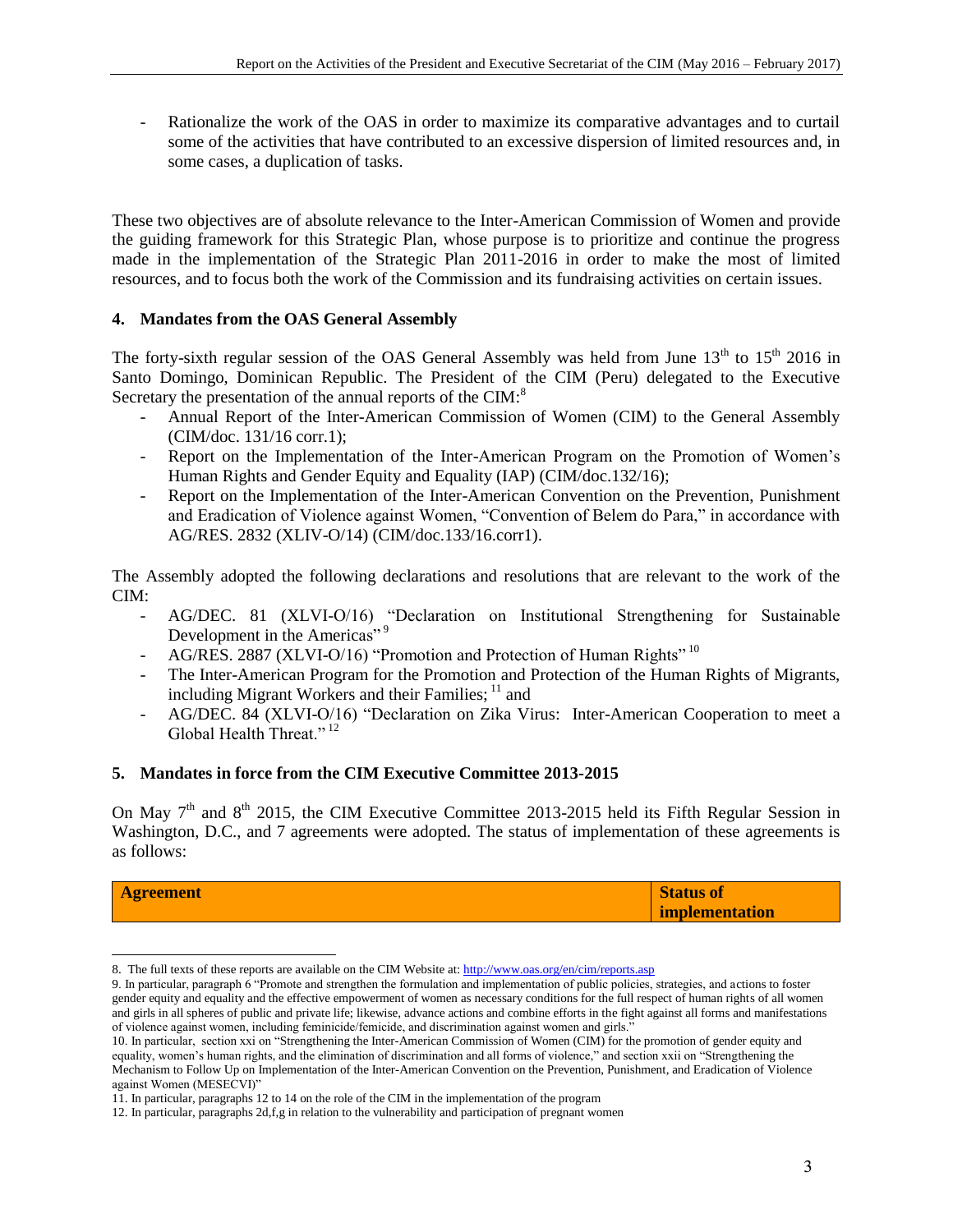|                                                                                                                                                                                                                                                                                                                                                                                                                                                                                                                                                                                                                                                                                                                                                                                                                                                                                                                                                                                                                                                                                                                                                  | <b>Status of</b>                                                                                                                                                                                                                                                                                                                                                                                                                                                           |
|--------------------------------------------------------------------------------------------------------------------------------------------------------------------------------------------------------------------------------------------------------------------------------------------------------------------------------------------------------------------------------------------------------------------------------------------------------------------------------------------------------------------------------------------------------------------------------------------------------------------------------------------------------------------------------------------------------------------------------------------------------------------------------------------------------------------------------------------------------------------------------------------------------------------------------------------------------------------------------------------------------------------------------------------------------------------------------------------------------------------------------------------------|----------------------------------------------------------------------------------------------------------------------------------------------------------------------------------------------------------------------------------------------------------------------------------------------------------------------------------------------------------------------------------------------------------------------------------------------------------------------------|
|                                                                                                                                                                                                                                                                                                                                                                                                                                                                                                                                                                                                                                                                                                                                                                                                                                                                                                                                                                                                                                                                                                                                                  |                                                                                                                                                                                                                                                                                                                                                                                                                                                                            |
|                                                                                                                                                                                                                                                                                                                                                                                                                                                                                                                                                                                                                                                                                                                                                                                                                                                                                                                                                                                                                                                                                                                                                  | implementation                                                                                                                                                                                                                                                                                                                                                                                                                                                             |
| The CIM Executive Committee 2013-2015, at its Fifth Regular<br>Session held in Washington, DC, on May 7, 2015, agreed to:<br>1. Submit to the Secretary General-Elect of the Organization of<br>American States (OAS) the two candidacies presented for the post<br>of CIM Executive Secretary, in keeping with Article 28 of the<br>CIM Statute;<br>Attach thereto the candidates' résumés, notes from their respective<br>2.<br>Foreign Ministries, and the Minutes of the Fifth Regular Session<br>of the CIM Executive Committee 2013-2015, which reflect the<br>delegations' presentations and subsequent comments, as a<br>mechanism for the process' transparency;<br>Affirm that both candidacies comply with the requirements<br>3.<br>provided for in the four pertinent legal instruments: the Statute of<br>the Inter-American Commission of Women, the 1978 Agreement<br>between the Organization of American States and the Inter-<br>American Commission of Women, the Program-Budget of the<br>Organization for 2015-2016 [AG/RES. 1 (XLVIII-E/14)], and<br>Executive Order No. 08-01 Rev.7, Annex I of December 1, 2014;<br>and | <b>Fulfilled</b><br>The<br>candidacies<br>were<br>submitted to the Secretary<br>General of the OAS and the<br>Executive<br>Secretary<br>was<br>appointed on June 25 <sup>th</sup> 2015.                                                                                                                                                                                                                                                                                    |
|                                                                                                                                                                                                                                                                                                                                                                                                                                                                                                                                                                                                                                                                                                                                                                                                                                                                                                                                                                                                                                                                                                                                                  |                                                                                                                                                                                                                                                                                                                                                                                                                                                                            |
|                                                                                                                                                                                                                                                                                                                                                                                                                                                                                                                                                                                                                                                                                                                                                                                                                                                                                                                                                                                                                                                                                                                                                  |                                                                                                                                                                                                                                                                                                                                                                                                                                                                            |
| of the process for receiving candidacies for appointment to the post of<br>Executive Secretary of the CIM be adjusted in the future.                                                                                                                                                                                                                                                                                                                                                                                                                                                                                                                                                                                                                                                                                                                                                                                                                                                                                                                                                                                                             | <b>Fulfilled</b><br>With the support of the OAS<br>Legal Services Department,<br>the CIM Executive Secretariat<br>prepared a draft amendment to<br>the CIM Statue, which was<br>submitted to the consideration<br>of the 37 <sup>th</sup> Assembly of<br>Delegates (May 24 <sup>th</sup> and 25 <sup>th</sup><br>2016, Lima). <sup>13</sup>                                                                                                                                |
|                                                                                                                                                                                                                                                                                                                                                                                                                                                                                                                                                                                                                                                                                                                                                                                                                                                                                                                                                                                                                                                                                                                                                  | In progress                                                                                                                                                                                                                                                                                                                                                                                                                                                                |
| phenomenon of violence and harassment of women in the political<br>sphere, the Executive Committee agrees to request that the Executive<br>Secretariat:<br>1. Distribute the draft project proposal for preparation of the Model<br>Law on Political Violence against Women to Delegates for their<br>comments;<br>Submit the draft project to the OAS Project Evaluation Committee<br>2.<br>(PEC) for approval;<br>Continue with and strengthen this line of work, including the<br>3.<br>mobilization of resources for preparation of the draft Model Law<br>on Political Violence against Women, and other tools provided for<br>in the project document, in collaboration with UN Women, IDEA<br>Internacional, UNDP, and other relevant partners; and<br>Present the results of this work during the Thirty-Seventh<br>4.                                                                                                                                                                                                                                                                                                                   | The CIM Secretariat prepared<br>a project proposal that has<br>passed the PEC approval<br>and<br>funds<br>process<br>are<br>currently being sought. It has<br>received initial support of<br>US\$100,000<br>from<br>the<br>Mexican<br>for<br>Agency<br>Development<br>International<br>Cooperation (AMEXCID).<br>The Model Law is currently<br>under final review by the<br>MESECVI Committee<br>οf<br>Experts and will be launched<br>on the conclusion of this<br>phase. |
|                                                                                                                                                                                                                                                                                                                                                                                                                                                                                                                                                                                                                                                                                                                                                                                                                                                                                                                                                                                                                                                                                                                                                  | <b>Agreement</b><br>Underscore that these procedures were carried out in strict<br>adherence to Article 28 of the Statute of the CIM.<br>Recommend to the Assembly of Delegates of the CIM that regulation<br>In view of the CIM's progress in providing greater visibility to the<br>Assembly of Delegates of the CIM.                                                                                                                                                    |

<sup>13.</sup> The revised version of the CIM Statute is available at[: http://www.oas.org/en/cim/about.asp](http://www.oas.org/en/cim/about.asp)

 $\overline{a}$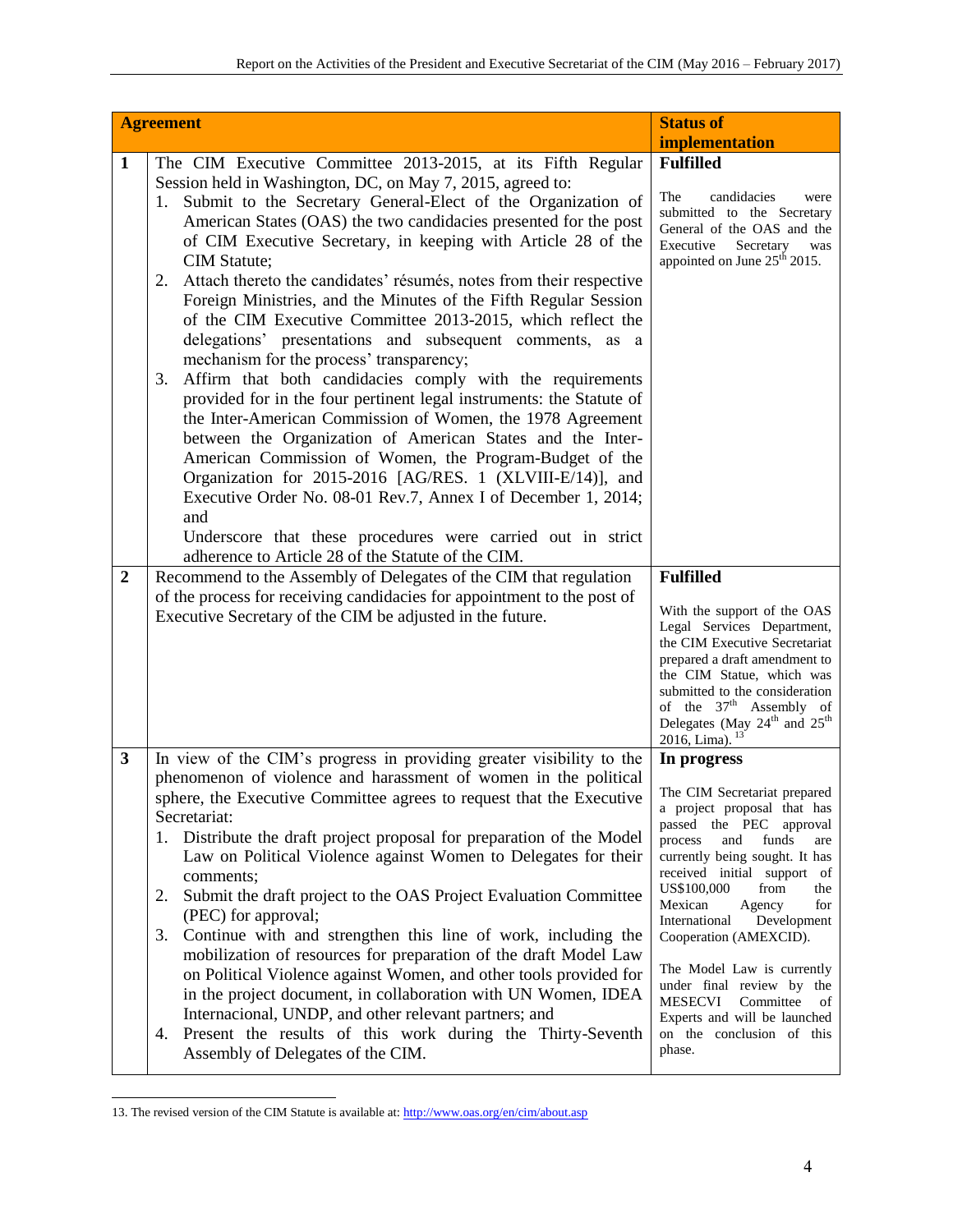|                         | <b>Agreement</b>                                                                                                                                                                                                                                                                                                                                                                                                                                                                                                                                                                                                                                                                                                                                                                                                                                                                                                                                                                                                                                                                                                                                                                                                 | <b>Status of</b>                                                                                                                                                                                                                                                                                                                                                      |
|-------------------------|------------------------------------------------------------------------------------------------------------------------------------------------------------------------------------------------------------------------------------------------------------------------------------------------------------------------------------------------------------------------------------------------------------------------------------------------------------------------------------------------------------------------------------------------------------------------------------------------------------------------------------------------------------------------------------------------------------------------------------------------------------------------------------------------------------------------------------------------------------------------------------------------------------------------------------------------------------------------------------------------------------------------------------------------------------------------------------------------------------------------------------------------------------------------------------------------------------------|-----------------------------------------------------------------------------------------------------------------------------------------------------------------------------------------------------------------------------------------------------------------------------------------------------------------------------------------------------------------------|
|                         |                                                                                                                                                                                                                                                                                                                                                                                                                                                                                                                                                                                                                                                                                                                                                                                                                                                                                                                                                                                                                                                                                                                                                                                                                  | implementation                                                                                                                                                                                                                                                                                                                                                        |
|                         |                                                                                                                                                                                                                                                                                                                                                                                                                                                                                                                                                                                                                                                                                                                                                                                                                                                                                                                                                                                                                                                                                                                                                                                                                  | The status of this project was<br>37 <sup>th</sup><br>the<br>presented<br>to<br>Assembly of Delegates (May<br>$24th$ and $25th$ 2016, Lima)                                                                                                                                                                                                                           |
| $\overline{\mathbf{4}}$ | In preparation for the Thirty-Seventh Assembly of Delegates of the<br>CIM, the Executive Committee agrees to:<br>Thank the Delegation of Peru for offering to host the Assembly at<br>1.<br>the beginning of 2016; and<br>Request that the Executive Secretariat:<br>2.<br>a. Provide the necessary technical and logistical support to<br>ensure a successful meeting;<br>b. Create the Working Group for the Preparation of the Thirty-<br>Seventh Assembly of Delegates of the CIM, open to all<br>delegations and to be chaired by the delegations of Costa Rica<br>and Peru, to consider the draft declaration and resolutions, as<br>well as other relevant documents;<br>Hold the first meeting of this Working Group after the OAS<br>c.<br>management transition process concludes;<br>Include the changes suggested by the Delegates to the draft<br>d.<br>Agenda (CIM/CD/doc.26/15) and Organization of Work<br>(CIM/CD/doc.27/15) and redistribute these documents to the<br>Delegates; and<br>Prepare the draft declaration and resolutions, distribute them<br>e.<br>to the Delegates with due time in order to obtain their<br>comments, and submit them to the Working Group's<br>consideration. | <b>Fulfilled</b><br>The Assembly was held on<br>May $24^{th}$ and $25^{th}$ 2016, in<br>Lima (see previous section for<br>details).<br>Five meetings of the Working<br>Group were held between<br>Feburary $9^{th}$ and May $9^{th}$ to<br>consider the documents of the<br>Assembly. The final versions<br>the documents<br>of<br>were<br>submitted to the Assembly. |
| 5                       | In reference to the draft CIM Triennial Program of Work 2016-2018<br>(CIM/CD/doc.28/15), the Executive Committee agrees to request that<br>the Executive Secretariat:<br>1. Redistribute this document so that Delegates may provide their<br>comments within 30 days;<br>2. Include the suggestions and comments received from Delegates<br>and submit the document to the consideration of the Thirty-<br>Seventh Assembly of Delegates of the CIM through the<br>Preparatory Working Group; and<br>Ensure that the CIM work plans and programs are coordinated<br>with the priorities set by the Organization to achieve full<br>integration of a gender perspective in the framework of the change<br>in OAS leadership and the process of implementing a new<br>strategic vision.                                                                                                                                                                                                                                                                                                                                                                                                                           | <b>Fulfilled</b><br>The draft CIM Triennial<br>Program of Work was revised<br>by the Preparatory Working<br>Group and adopted at the<br>Assembly<br>(ClM/doc.7/16)<br>Rev.1)                                                                                                                                                                                          |
| 6                       | Reaffirm the existing resolutions regarding gender and recommend to<br>the General Assembly and the OAS General Secretariat that gender<br>equality be considered a criteria in appointments to OAS management<br>positions and the election of high-level positions at Inter-American<br>bodies.                                                                                                                                                                                                                                                                                                                                                                                                                                                                                                                                                                                                                                                                                                                                                                                                                                                                                                                | <b>Permanent</b>                                                                                                                                                                                                                                                                                                                                                      |

### **6. Other activities in the framework of the implementation of the 2011-2016 and 2016-2021 Strategic Plans**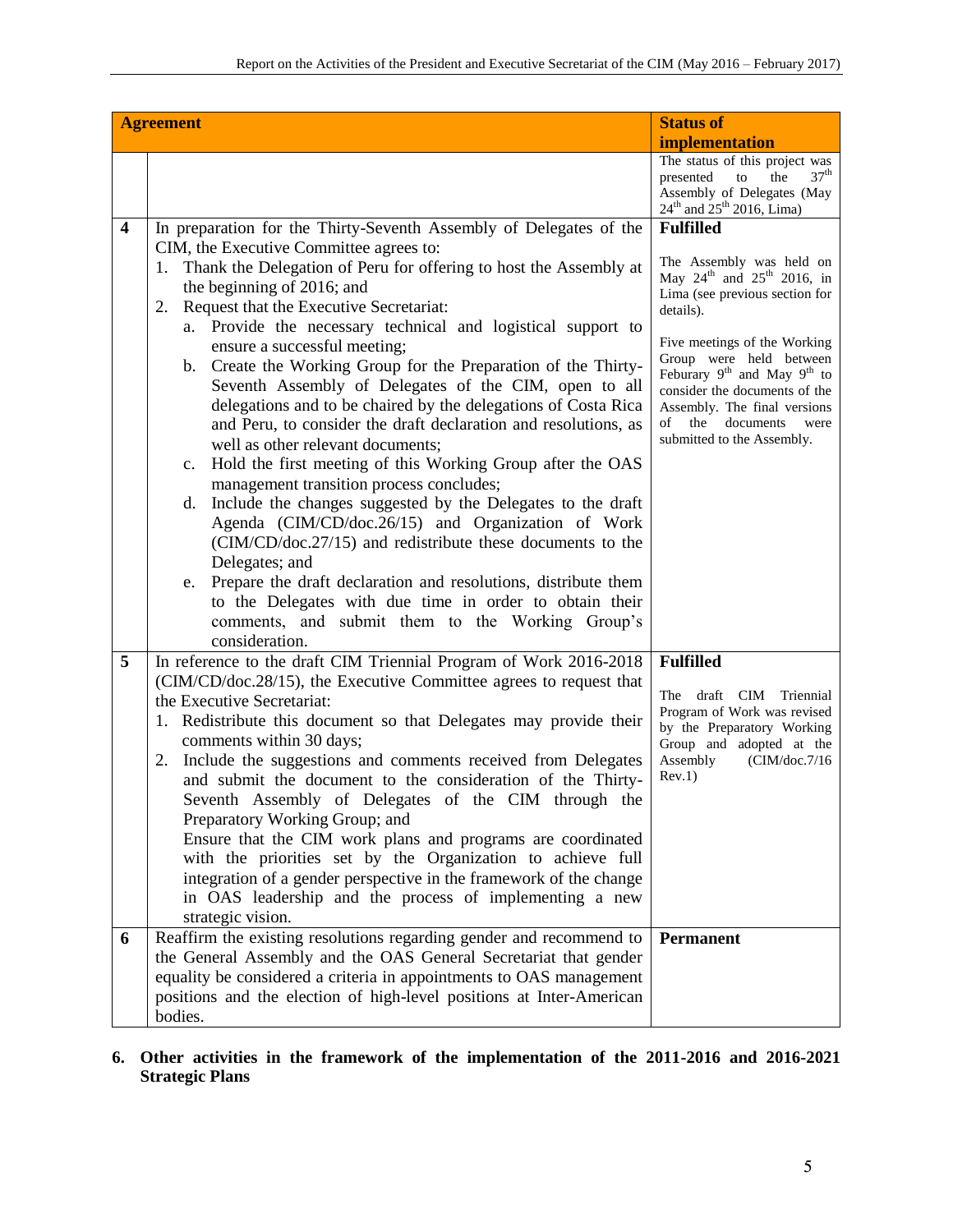#### **6.1.Substantive political citizenship of women for democracy**

Over the last five years, the OAS has been fostering consensus on the main challenges to strengthening democracy and governance in Latin America and the Caribbean through national dialogue and consultations in order to generate a common view on the kind of democracy that citizens of the region aspire to have, as well as renewed thinking on the democratic system and new forms of political participation.

As part of this process, the CIM has strengthened its role as the main hemispheric political forum for the promotion of women's full citizenship and rights in the Americas, by organizing a series of hemispheric forums on women's rights and citizenship in democratic systems (April 2011, July 2012, September 2013, December 2014, February 2015) with the support of the Spanish Agency for International Development Cooperation (AECID) and other partners. These events aim to identify policy and institutional reforms needed to ensure women the full exercise of their political rights and to eliminate violence and harassment against them in the political sphere.

These hemispheric dialogues have brought together a large and varied group of women who work in women's rights, politics, and democracy in the region, including women ministers, parliamentarians, ambassadors, and authorities from local government, human rights organizations, women's organizations and networks, as well as intergovernmental and academic organizations.

The CIM, in collaboration with International IDEA has published a series of studies:

- *Women's Citizenship in the Democracies of the Americas (2013)*<sup>14</sup> presents a critical reflection on democracy based on diverse perspectives, visions, concerns, and proposals and contributes to the analysis of democratic systems not limited to the dimension of representation and institutions, encompassing other spheres of life not included in the classic notion of citizenship, such as gender, inter-culturalism, pluri-ethnicity, sexual and reproductive citizenship, and global citizenship; and
- *Betting on Parity: The Democratization of Political Systems in Latin American* (Case studies from Ecuador, Bolivia, and Costa Rica)<sup>15</sup> documents and analyzes from a critical and systematic perspective the processes that led to the adoption of the principle of parity, identifies the pertinent factors involved that influenced these processes, and assesses its implementation.
- *Parity and democracy in Latin America: The Cases of Mexico and Nicaragua* (CIM and IDEA, 2017, with the support of the Electoral Tribunal of Mexico), which analyzes and documents the key aspects of the adoption and implementation of parity in order to identify lessons learned and extract useful teachings for the promotion of parity in other countries and as a complement to the first study of 2013.

In this regard, the CIM has focused its attention on analyzing the exercise of women's political rights in the Hemisphere, with particular emphasis on the issue of parity. Given the persistent political exclusion of women and the slow pace of change, in recent years the States have recognized the urgency of making headway and are beginning to rethink democracy from the perspective of parity, as a general democratic principle and a strategy aimed at resolving the current inadequacies of representative democracies. This trend is supported by data: today four Latin American countries that adopted parity are among the top fifteen countries in the world with more women parliamentarians, with percentages over 40% of women deputies. These countries are Bolivia (53.1 %); Mexico (42.4%); Ecuador (41.6 %) and Nicaragua ( 41.3 %). Based on the path initiated by Latin American countries and having seen the high impact of parity in

 14. Available at[: http://www.oas.org/es/cim/docs/CiudadaniaMujeresDemocracia-Web.pdf](http://www.oas.org/es/cim/docs/CiudadaniaMujeresDemocracia-Web.pdf) (only in Spanish)

<sup>15.</sup> Available at[: http://www.oas.org/es/CIM/docs/ApuestaPorLaParidad-Final-Web.pdf](http://www.oas.org/es/CIM/docs/ApuestaPorLaParidad-Final-Web.pdf) (only in Spanish)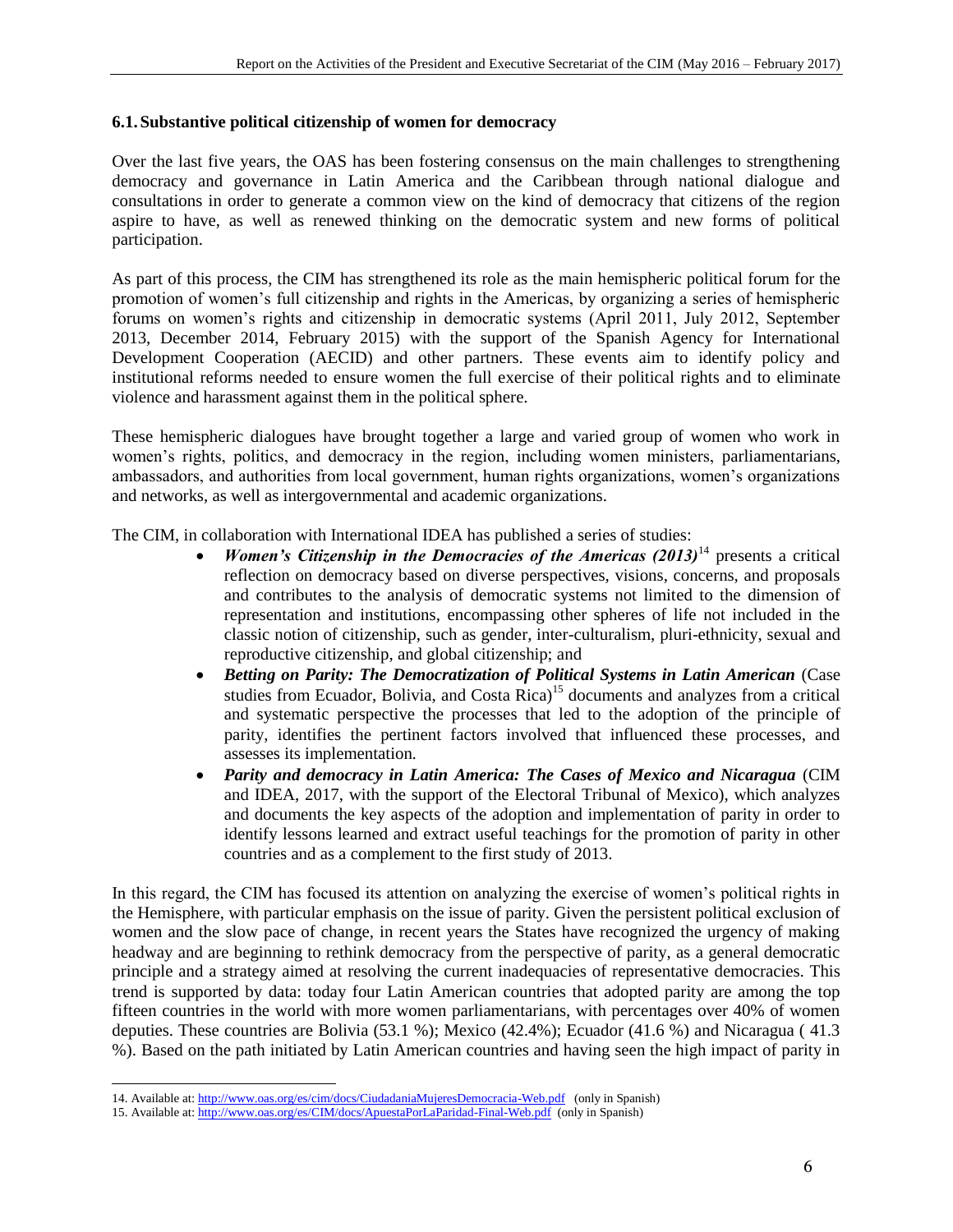the election of more women, CIM 's work has focused on two major areas, which the Commission intends to expand in the coming years:

- 1. To go beyond the quota system and advance toward parity between men and women in all institutions of the State and all arenas of public and political life; and
- 2. Ensure that democracies promote and guarantee equal conditions for the exercise of political rights to women free from discrimination and gender violence. Among these conditions, the work of the CIM has prioritized the elimination of violence and harassment in the political arena, as a fundamental component of the full exercise of women's political rights.

### *Promotion of a regional political parity agenda from an integral perspective*

This line of work prioritizes the preparation of regulatory guidelines on parity between women and men in the political and public spheres. This Law seeks to include existing legislative provisions concerning political rights of women in the hemisphere, as well as the proposals and recommendations that have been made in this area by different actors in the region: women's mechanisms, ombudsmen, the broad women's movement, electoral institutions, international and regional agencies, among others. This instrument aims to provide States with a practical tool for the promotion and effective implementation of laws and other rules of parity in political representation.

### *Developing tools to address political violence, with emphasis on legislation*

The Belém do Pará Convention focuses on legislation because it can provide the basis for a comprehensive and effective way to combat violence against women as an indispensable requirement to eliminate impunity. In other words, legal frameworks are required to effectively combat violence against women. The MESECVI has noted the progress of countries regarding the enactment of legislation on violence against women in the private sector, however, has also emphasized the absence of laws that sanction this violence in the public sphere, as in the case of political violence. As follow up on the recommendations of the MESECVI, the priority in this area is the development of a Model Law of Political Violence Act against Women. This law, based on the Declaration on violence and political harassment against women adopted by the Sixth Conference States Parties (CEP) of the Belém do Pará Convention in 2015, will adopt a definition and approach agreed at regional level, and serve as an instrument to promote legislation and strengthen the full exercise of women's political rights

The development process of the Model Law of political violence against women started on February 15, 2015, when the CIM and the MESECVI organized two events in Washington, D.C. (i) a meeting of experts to analyze the challenges countries in the region face to effectively respond to the problem of political violence against women, particularly through provisions that punish such violence; and (ii) the round table "Political Violence against Women: A Hemispheric Challenge," aimed at highlighting the different manifestations of violence that women experience in the political sphere and strengthening the hemispheric and institutional response to them. As a result of the meeting, the CIM/MESECVI has identified the main elements that a provision on this matter is to contain—analysis that will provide guidance for the Commission's future work on this topic. The discussions focused on a rights-based approach; the international, Inter-American legal framework and States Parties' obligations; and advances in national legislation. As a result of the meeting, the CIM / MESECVI have identified the main elements a provision on this issue that should include. Following this consultation process, an event was held in July 2015 in Lima, Peru, in collaboration with International IDEA, which featured a discussion with experts of political parties; in the framework of the VIII Latin American Congress of Political Science. The aim of the roundtable discussion was to promote a dialogue on best strategies and challenges to address the issue of political violence against women in political parties.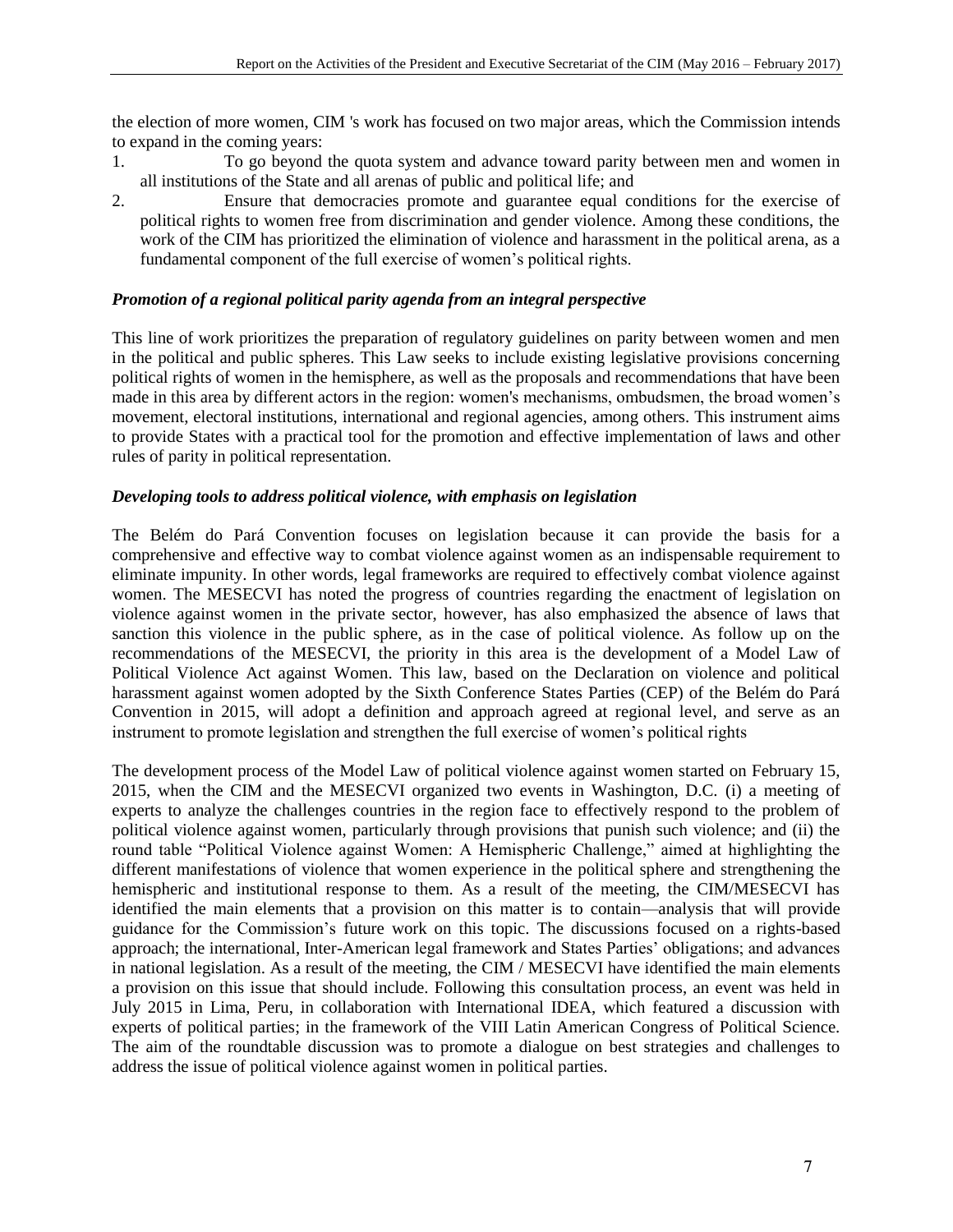As part of its Action Plan to Prevent Political Harassment and Violence against Women, Parliaments for the Americas (ParlAmericas), held a workshop from January 26th to 27th 2016 in Saint Lucia on Gender-Based Political Harassment: Building Awareness in Parliaments. The workshop brought together participants - including current and former parliamentarians from 12 CARICOM countries and Canada, and included presentations from representatives of the CIM, UN Women the Caribbean Institute for Women in Leadership (CIWiL) and the Institute for Gender and Development Studies at the University of the West Indies (UWI). The ParlAmericas workshop also developed collective and individual work plans to prevent political harassment.

A second meeting of experts was held in La Paz, Bolivia, on May  $30<sup>th</sup>$  and  $31<sup>st</sup>$  to validate the draft Model Law, after which the revised draft was transmitted to the Committee of Experts of the Follow-Up Mechanism to the Belém do Pará Convention (MESECVI) for eventual approval.

On November  $16<sup>th</sup>$  and  $17<sup>th</sup>$ , with the support of the National Electoral Institute (INE) of Mexico, the "Regional Dialogue: The role of electoral institutions in the face of political violence against women" was organized in Mexico City. The objective of the meeting was to discuss the actions carried out by electoral administrative institutions and the challenges of addressing political violence against women within the framework of their competencies, based on a dialogue between regional experts and members of autonomous electoral bodies, in order to contribute to the development of a work agenda that allows for an effective response to cases of political violence. The main outcome of the meeting was the identification of a broad range of problems and concrete recommendations for addressing this issue in four main areas: i) Addressing political violence against women at the various stages of the electoral process and in the exercise of elected office; ii) the role of electoral administrative institutions in resolving cases of political violence against women; iii) the role of electoral institutions in the prevention of political violence against women; and iv) work with political parties on prevention and attention to political violence against women.

### *Strengthening the regional legislative agenda on women's rights*

In July 2012 and October 2013, the CIM organized hemispheric consultations with Parliamentarians organized in collaboration with the Network of Parliamentarians of the Americas of the Parliamentary Confederation of the Americas (COPA). These consultations brought together Presidents of the Commissions of gender equality of legislative bodies and parliamentarians from the Americas, in order to identify the main problems, priorities and strategies to introduce the rights of women and gender equality into the legislative agenda in the context of international and Inter-American commitments made by the States.

On September 10 2015, the *Third Consultation with Women and Men Parliamentarians of the Americas* took place in Guanajuato, México, the aim of which was to identify specific lines of work and policy reform in two areas: (i) Political violence and/or harassment of women; and (ii) Striking a balance between one's parliamentary work and one's personal life. As a result of this meeting, a document was adopted that included conclusions and recommendations in which the parliamentarians highlighted the following priorities:

- To enact legislation to prevent, punish, and eradicate political violence and/or harassment against women, taking into account the definition of "violence against women" set forth in Articles 1 and 2 of the Belém do Para Convention, as well as women's political rights as provided for under Article 7 of CEDAW;
- Public policies on this issue must consider the diversity of women in the Americas, and thus, the overlapping of different kinds of inequality related to race, ethnicity, age, socio-economic status, among others;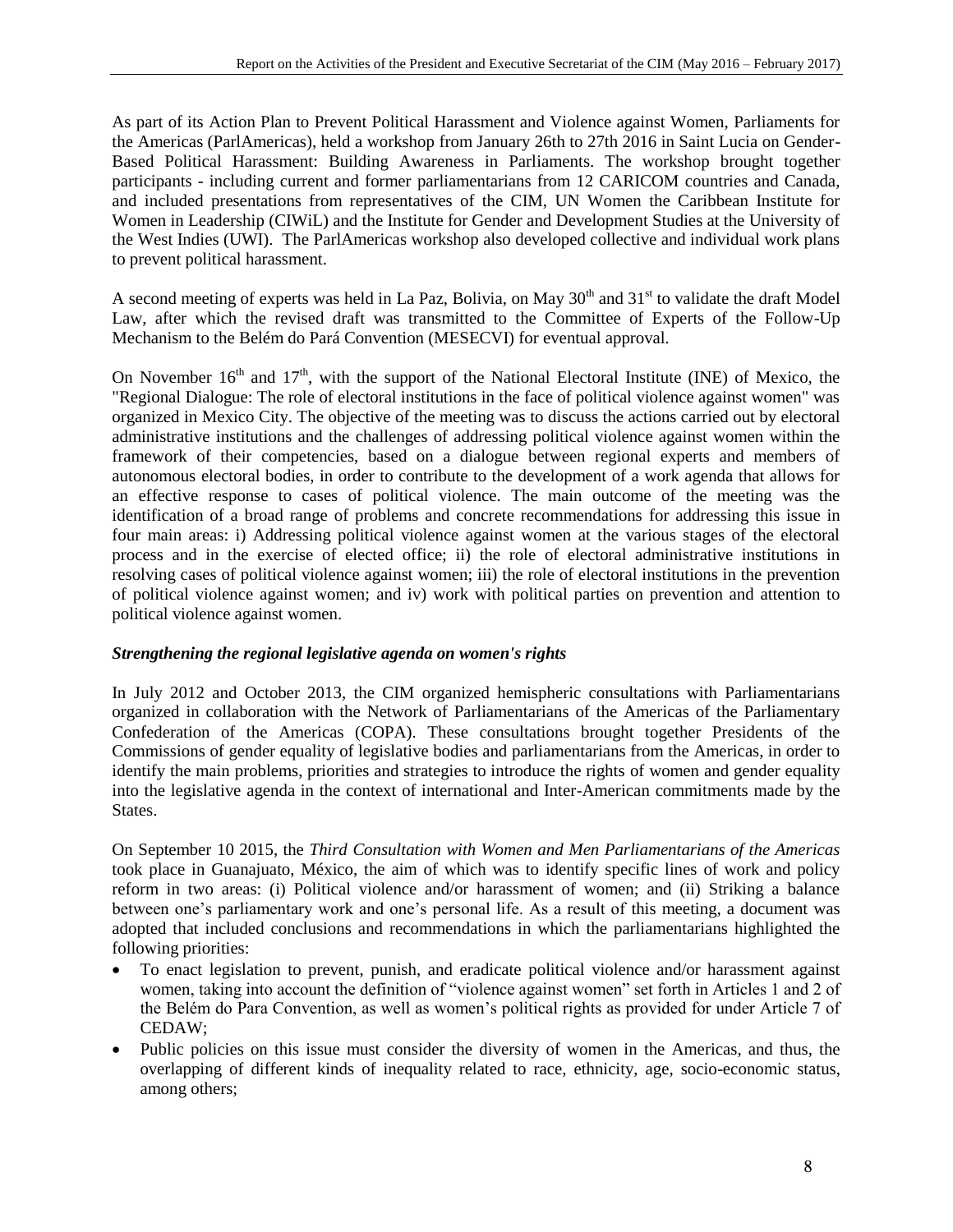- To promote initiatives for awareness raising and lobbying strategies to achieve approval of legislation on political violence and/or harassment;
- To note greater incidence of this violence in sub-national political spheres;
- To highlight the essential role of political parties and the need to provide mechanisms to prevent, address, and punish political violence and/or harassment against women within political parties;
- To underscore the importance of creating partnerships with the media and stopping violence against women in the media, as well as on social networks.
- To note the absence of formal rules in parliaments that regulate the timetables of political activities and other important aspects; and
- To promote reforms within parliaments so women and men may exercise their right to maternity/paternity leave.

The Fourth Consultation was held in Salta, Argentina from October  $13<sup>th</sup>$  to  $14<sup>th</sup>$  2016. This new edition focused on debate and inter-parliamentary work on two key issues for the legislative agenda on women's rights: i) parity; and ii) sexual and reproductive rights.

the discussion and validation of the aforementioned Model Law on Parity. In the framework of collaboration with the Network of Women Parliamentarians of the Americas, COPA; and as a response to the request of the parliamentary Network, the CIM is evaluating the implementation of a virtual platform that allows connectivity and transfer of experience between parliamentarians in the region, as well as follow up of the results of parliamentary consultations and other initiatives developed by the CIM that may be of interest to parliamentarians.

## **6.2.Women's human rights and gender-based violence**<sup>16</sup>

#### *Evaluating national initiatives to produce comparable data about violence against women in OECS countries*

With the support of the Governments of Chile, Trinidad and Tobago, and Suriname, this project mapped the main strategies of the six countries that comprise the Organization of Eastern Caribbean States (OECS – Antigua and Barbuda, Dominica, Grenada, Saint Lucia, Saint Kitts and Nevis, and Saint Vincent and the Grenadines) as part of a comparative study of the sub-region to analyze violence against women. This sub-regional analysis will enable OECS policymakers to better identify and address gaps in their response to violence against women at both the national and sub-regional levels, in accordance with their acquired commitments under the Belém do Pará Convention. This strategic resource to address violence against women highlights the need for more and better data and for proper standardized tools for data collection across the sub-region. With sufficient financing, this would be the second phase of the current project.

To date, the project has completed the following activities:

 $\overline{a}$ 

- A compilation of data for each country of the OECS;
- Two focus groups for domestic violence service users held in two of the project countries: Antigua and Barbuda and Saint Vincent and the Grenadines;
- A validation workshop held jointly with the Second OECS Round Table on Violence against Women, at which the findings of the project's research phase were reviewed. A report was prepared on this workshop, which was held in Saint Lucia on September 23- 24, 2014. At this meeting, in observance of the  $20<sup>th</sup>$  anniversary of the adoption of the Belém do Pará Convention, attendees heard presentations from OECS and CEVI experts

<sup>16.</sup> For a full account of the activities of the Follow-Up Mechanism to the Belém do Pará Convention (MESECVI) during this period, refer to the "Report on the Implementation of the Inter-American Convention on the Prevention, Punishment and Eradication of Violence against Women (MESECVI) "CIM / doc.133 / 16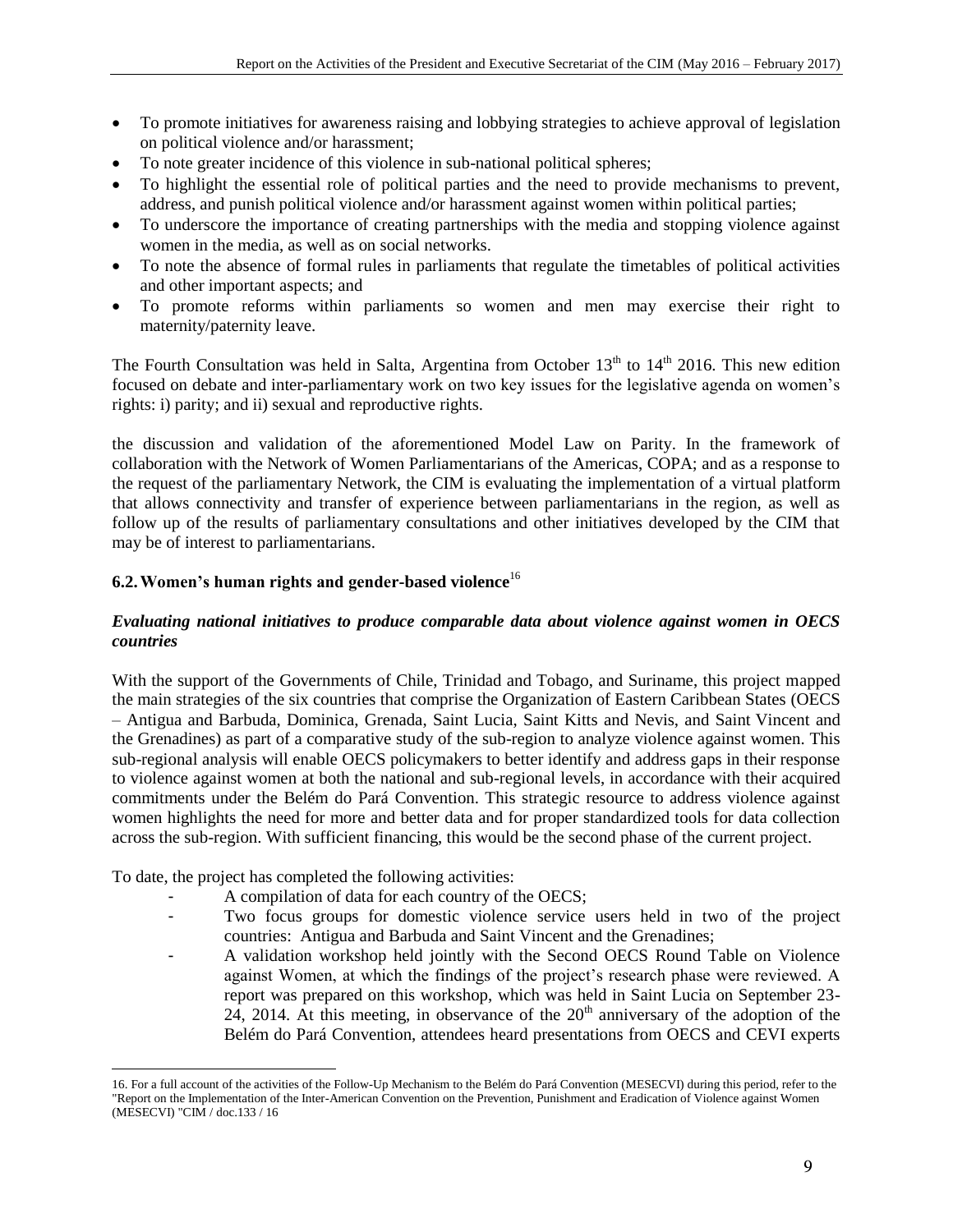and deliberated on the achievements and challenges of implementing the Convention in the Caribbean. A round table discussion was also held about the role of men as perpetrators and victims of gender violence – a topic of great interest to the Caribbean region;

- A consolidated sub-regional report that includes national data and information on violence against women in the OECS sub-region;
- Validated results to be published as country reports as well as a consolidated sub-regional report.

### *Indicators on the exercise of women's human rights*

As a follow-up to the *System of progress indicators for measuring the implementation of the Belém do Pará Convention*<sup>17</sup> and with the support of the Government of Canada, the CIM has made progress in the implementation of the project "Bringing women's rights and gender equality instruments to public policy formulation in the Americas." The objectives of this project are to: (i) Strengthen the capacity of OAS member states to effectively monitor and evaluate the impact of public policies on women's human rights; and (ii) evaluate and support the role of national machineries for the advancement of women in their capacity as the main bodies responsible for discharging the aforementioned functions of monitoring and evaluation.

In this context, a series of diagnostic assessments were conducted in Brazil, Costa Rica, Guatemala, Ecuador, the Dominican Republic, and Trinidad and Tobago in 2013 in order to identify: (i) To what extent national reports and plans about women's rights and gender equality took into account commitments undertaken at both an inter-American and international level; and (ii) existing sexdisaggregated data that could support monitoring of the exercise of women's rights. On the basis of these assessments, a Regional Group of Experts on Indicators of the Exercise of Women's Rights was established, which prepared a first version of draft indicators that could be used by States for more effective monitoring of the exercise of women's rights.

The initial proposal for the Integrated System of Indicators on Women's Human Rights (ISIWHR) has served as the basis for a series of validation and capacity-building workshops with national machineries for the advancement of women, national statistics institutes, and other relevant actors in the countries participating in the project, which were held in 2014 in: Brazil (June 2-3), Ecuador (June 18-19), Costa Rica (July 29-31), Guatemala (August 26-28), Bolivia (September 9-11), the Dominican Republic (October 7-9), and Panama (March 25-27, 2015). The results of each of these workshops have been incorporated into the ISIWHR, which is currently being edited and translated for future publication.

On the basis of this progress, the CIM has prepared a follow-up proposal to the current project for the consideration of donors. With adequate funding, this proposal will allow the CIM, on the one hand, to expand the current project to other countries in the region and, on the other hand, to continue providing technical assistance to those countries that have already participated in the project, with a view to making the ISIWHR an integral part of processes to monitor women's human rights at the national level.

### *Child and Forced Marriage and Motherhood in the Americas*

On November  $29<sup>th</sup>$  2016, the CIM held an international forum on child and forced marriage and motherhood in the Americas. Child, early and forced marriage is not well understood in the Americas region, although UNICEF estimates that 29% of girls in Latin America and the Caribbean, or almost 1 in

 $\overline{a}$ 

<sup>17.</sup> See: <http://www.oas.org/en/mesecvi/indicators.asp>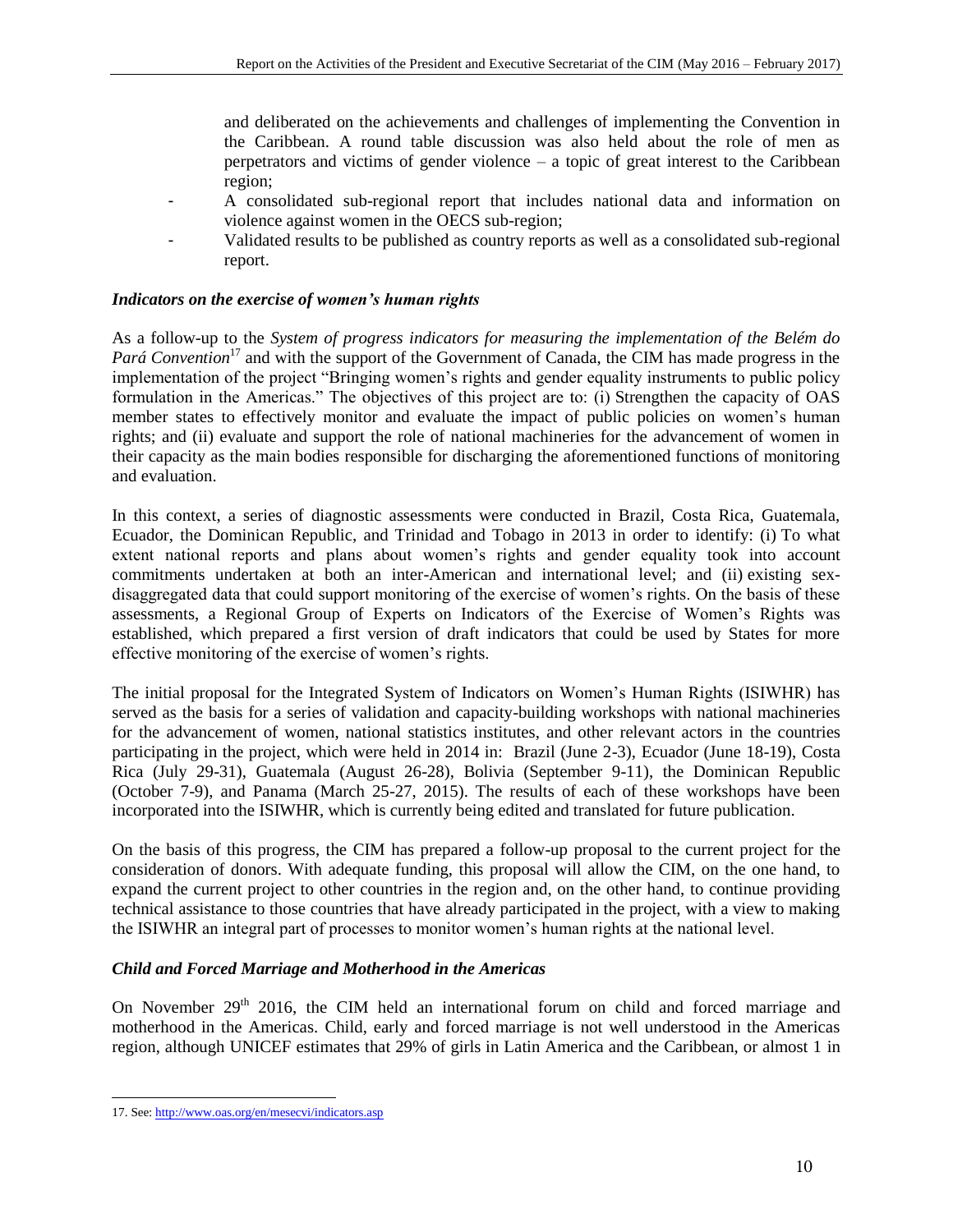3 girls, are married before the age of 18.<sup>18</sup> Some countries surpass that figure at the national level (the Dominican Republic, Nicaragua, Brazil, Honduras and Guatemala), while others face the issue only within certain ethnic groups. One of the main problems in the Americas is the number of informal or "de facto" unions which may not be classified as marriage, with the result that the extent of child, early and forced marriage in the region is probably underestimated.

On the other hand, the issue of child, adolescent and forced motherhood has received growing attention in recent years due to an increase in the number of girls younger than 15 that are giving birth. UNFPA projects that these births will continue to rise through 2030,<sup>19</sup> and the data on girls who give birth does not include those that undergo risky and often fatal unsafe abortions.

A plethora of issues underlie the prevalence of child, early and forced marriage and motherhood in the Americas, including gender inequality, the concentration of women among the poorest segment of the population, continuing disparities between boys and girls in the minimum age for marriage, gender-based and sexual violence, including incest, restrictive abortion laws and a lack of access to contraception and sexual and reproductive health information and services.

The objectives of the international forum were to:

- 1. Review what we know about child, early and forced marriage and motherhood in the Americas and identify those information and data gaps that still need to be filled; and
- 2. Formulate preliminary legislative, policy and program recommendations, on the basis of existing good practices and lessons learned, in order to begin a joint, comprehensive and effective response.

The event positioned the CIM as an ideal hemispheric forum for addressing this issue. Among the results of the forum are:

- The creation of a regional group of allies, including representatives of government, academia, civil society and the international community;
- The commitment of several OAS Member States to continue working on this topic in the context of the Organization;
- A concrete role for the CIM as a convener of future work.

## **6.3.Women's economic security and citizenship**

Over the last three years, the CIM has broadened its collaboration with the Executive Secretariat for Integral Development (SEDI), including the inter-American committees and ministerial meetings of various sectors, their technical secretariats and cooperation networks that fall under SEDI. In this regard, the technical advice and assistance provided by the CIM is reflected in terms of its incidence in the formulation and implementation of policies, programs, and projects.

In addition to the economic area, which has focused primarily on the issue of labor, the CIM has worked with other sector areas including social development, disaster management, competitiveness, ICTs, and ports, as well as with the Educational Portal of the Americas and the OAS Scholarships Program.

In the area of labor, the Department of Human Development, Education, and Employment (DDHEE) is in constant coordination with the CIM to follow up on the "Strategic guidelines of the XV IACML for

<sup>18.</sup> UNICEF (2014). *State of the World's Children 2015: Executive Summary and Statistical Tables*, p.89 [\(http://www.unicef.org/publications/files/SOWC\\_2015\\_Summary\\_and\\_Tables.pdf\)](http://www.unicef.org/publications/files/SOWC_2015_Summary_and_Tables.pdf)

<sup>19.</sup> UNFPA (2013). *State of the World Population 2013, Motherhood in Childhood: Facing the Challenge of Adolescent Pregnancy*, p.5 [\(http://www.unfpa.org/sites/default/files/pub-pdf/EN-SWOP2013-final.pdf\)](http://www.unfpa.org/sites/default/files/pub-pdf/EN-SWOP2013-final.pdf)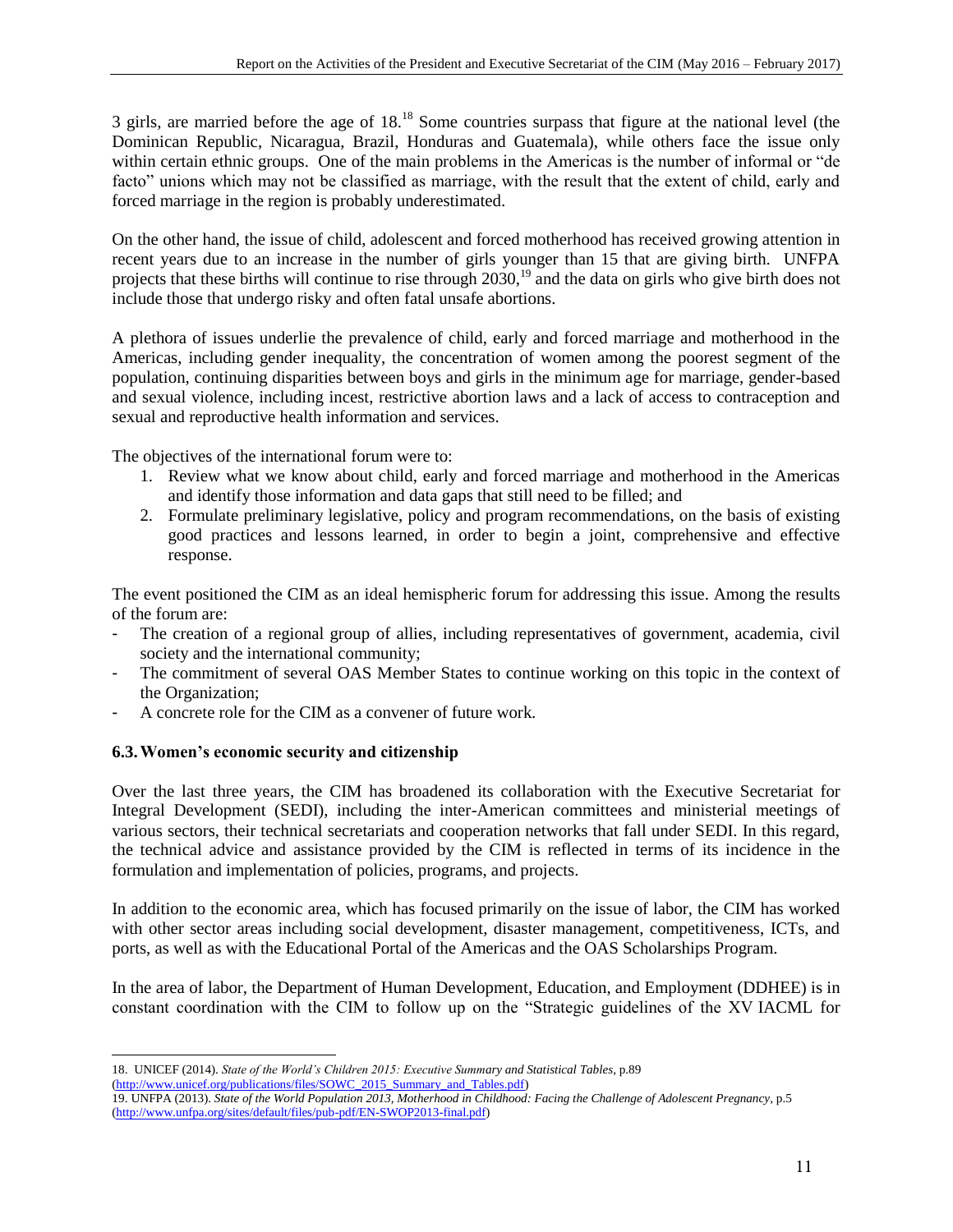advancing gender equality and non-discrimination within a decent work framework" (2007),  $20^{\circ}$  the conclusions of the First Inter-Ministerial Meeting between Ministers of Labor and Ministers of Women or senior authorities in this sector in the Hemisphere regarding Gender Equality in Decent Work (2011), and the results of the CIM project "Advancing Gender Equality in the Context of Decent Work" (2009-  $2011$ ).<sup>21/</sup> The CIM-IACML collaboration is reflected in the consolidation of a gender and women's rights perspective on the technical and political agenda of this Conference. The CIM has also worked very closely with DDHEE through the Educational Portal of the Americas in the preparation and delivery of OAS online courses and management of the OAS' Gender Community of Practice. Additionally, as a result of the open competitions in which it participates with the OAS Scholarships Program, the CIM receives scholarships that it can offer in the region for online training.

With the then-Department for Economic and Social Development (DDES), currently the Department for Social Inclusion, the CIM is supporting the implementation of Participatory Gender Audits (PGAs) in various Social Ministries in collaboration with the National Machineries for the Advancement of Women, in the framework of the Inter-American Social Protection Network (IASPN), and with the support of the Government of the United States of America. To date, PGAs have been carried out with the Social Ministries of Guatemala (March-April 2014), Uruguay (July-August 2014), and Paraguay (September 2014). This technical assistance includes training on the PGA methodology from a team of facilitators that includes personnel from the Social Ministry and the National Machinery, followed by the PGA itself over a two-week period under the guidance of experts and with the participation of the team that has been trained. The PGA concludes with an Action Plan for mainstreaming a gender perspective in the Social Ministry. As a follow-up to this project, in 2014 the CIM developed a proposal to be presented to donors, which contemplates the transfer of the PGA methodology to the National Machineries for replication in other sectors. Since then, the project has received funds from the Government of Liechtenstein (2015 and 2016) to implement the methodological transfer in Paraguay (2016) and Guatemala (2017).

The CIM has continued its collaboration with and technical support to the Inter-American Telecommunications Commission (CITEL), through the meetings of its Consultative Committee on Gender Issues in the Americas (CCP1), which in 2015 adopted resolution PCC.I/RES. 243 (XXVI-15) "Collaboration Request Between CITEL and the Inter-American Commission of Women to Address Issues Related to the Benefit of the Use of ICTs as Tools for the Empowerment of Women, Particularly to Prevent and Eradicate Violence against Women." This resolution envisions close coordination with the CIM for implementation of a work program on harassment and violence against women in cyberspace, including through the Follow-up Mechanism to the Belém do Pará Convention (MESECVI).

Along these same lines, on October 29-30, the CIM worked with the Autonomous University of Chihuahua (Mexico) to hold Campus Link 2015, an annual inter-university forum for digital culture and innovation, which was held in Ciudad Juarez (Mexico) and Las Cruces, New Mexico (USA). The CIM organized and moderated a panel entitled "Women in tech," which brought together a group of prominent women from the world of technology to discuss their experiences and share their reflections on what women's participation in the information technology industry is like. In addition, the CIM sponsored IDEAHack, "ICTs vs. Gender Violence," a forum via which young college students can have a positive influence on their communities by means of ideas and solutions that address the issue of gender violence in cyberspace. The IDEAHack winners will present their ideas during the Thirty-Seventh Assembly of Delegates of the CIM.

On the issue of ports, the CIM has strengthened the collaboration that was initiated in 2013 with the Inter-American Committee of Ports (CIP). Such collaboration resulted in the "Hemispheric Seminar on Public

 20. Available at[: http://www.oas.org/es/sedi/ddse/documentos/trabajo/15cimt/doc10%20ing%20\(Genero\).doc.](http://www.oas.org/es/sedi/ddse/documentos/trabajo/15cimt/doc10%20ing%20(Genero).doc)

<sup>21.</sup> The results of this project are available at[: http://www.oas.org/en/cim/labour.asp.](http://www.oas.org/en/cim/labour.asp)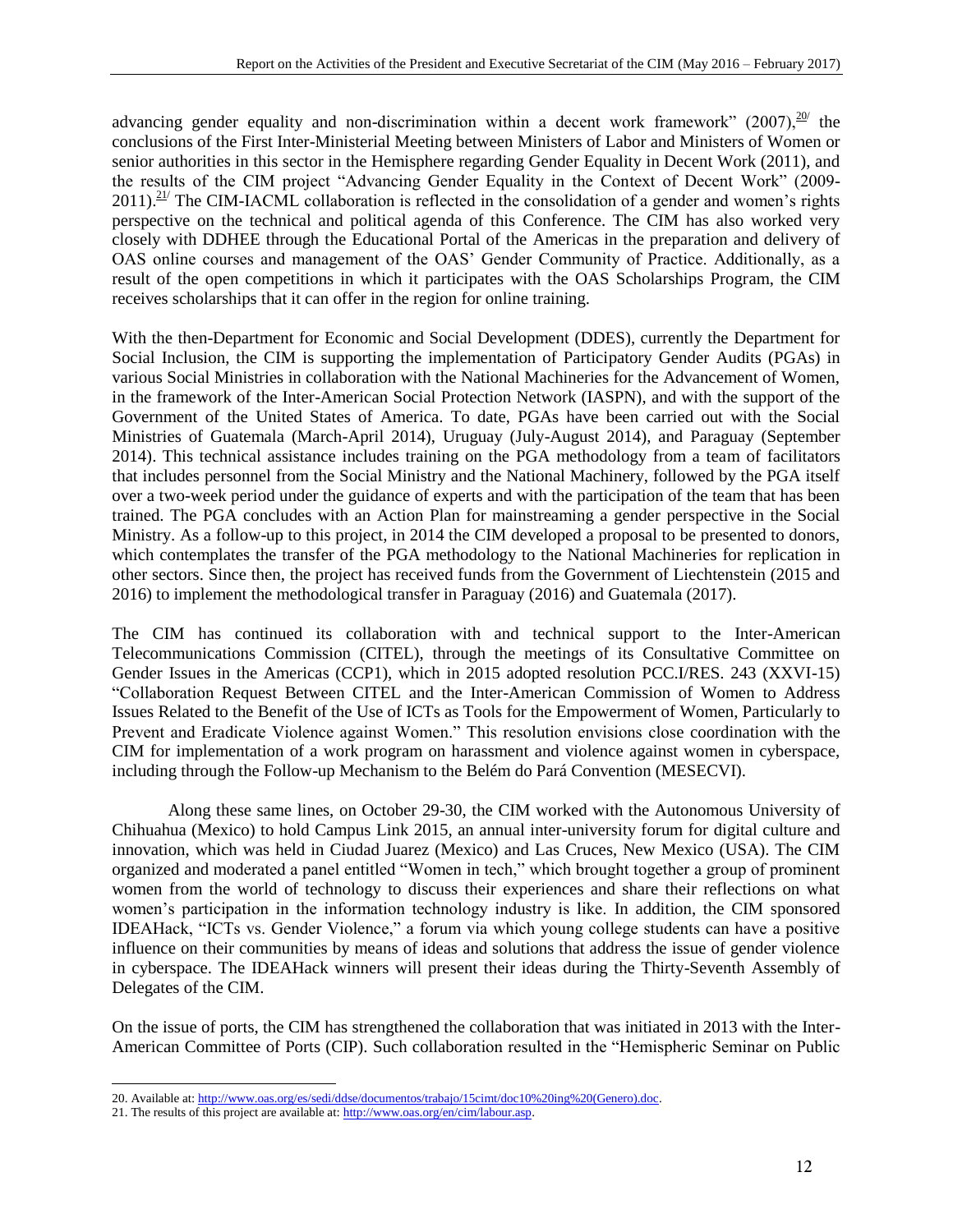Policies and the Visibility of Women in the Ports Sector in the Americas," which was held on March 14- 15, 2013 in the Dominican Republic, with the participation and technical advice of the CIM. The CIM was also invited to take part in the Hemispheric Seminar on "Corporate Social Responsibility and Gender Equality in the Port Sector: From Awareness to Action," which will be held on April 27-29, 2016 in Panama City and will include a ceremony to award the "Maritime Award of the Americas: Outstanding Women in the Maritime and Port Sectors."

In coordination with the Department of Social Inclusion of the OAS Secretariat for Access to Rights and Equity and with UN Women, the CIM organized the roundtable "Gender Equality, Social Inclusion and Care: Seeking a Balance," as a side event in the framework of the III Meeting of Ministers and High Authorities of Social Development (REMDES), on July  $14<sup>th</sup>$  in Asunción, Paraguay. The event brought together experts and representatives of States to identify concrete public policy and program measures to promote co-responsibility and ensure that both men and women participate on an equal footing and free from discrimination in the labor market and in the family

## **6.4.Institutionalization of a rights-based and gender-equality approach in the work of the OAS**

On March 7<sup>th</sup> 2016, the OAS General Secretariat adopted *The General Secretariat's Institutional Policy on Gender Equality, Diversity, and Human Rights*, via Executive Order No. 16-03. This policy seeks to advance equality and equity in the exercise of rights, equal opportunities, and equal treatment for men and women in all GS/OAS work by strengthening its management, culture, and institutional capacity. The GS/OAS, under the coordination of the CIM Secretariat, is currently preparing a plan of action for implementing this policy.

An essential part of the implementation of this Policy has been the implementation of a Participatory Gender Assessment in the OAS, which was carried out in November and December 2016 with a team of external consultants. The results of this Assessment process, which will be presented to OAS staff on March  $28<sup>th</sup>$  2017, will form the basis of the Plan of Action for the implementation of the Policy.

As part of the CIM's efforts to advance the institutionalization of a gender and rights perspective in the work of the OAS, it has continued with: (i) Coordination of the OAS Gender Program; (ii) ongoing collaboration with the Department of Planning and Evaluation (DPE) through technical assistance and recommendations to ensure that gender and women's rights dimensions are integrated into project and programming cycles; and (iii) the provision of technical advice and assistance to other secretariats and departments of the OAS, including inter-American committees and their secretariats, in order to advance women's rights and gender equality in the formulation and implementation of their policies, projects, and initiatives.

An essential part of these efforts is a continuous online training offer to OAS staff, State officials and other interested persons. In 2016, the CIM carried out:

- The  $7<sup>th</sup>$  and  $8<sup>th</sup>$  editions of the "Virtual Course on Rights and Gender Equality in Policies, Programs and Projects." The 9<sup>th</sup> edition of this course is currently in progress (March 9<sup>th</sup> to May 11<sup>th</sup>).
- The  $1<sup>st</sup>$  edition of the "Virtual Course on Gender-Sensitive Strategic Planning." The  $2<sup>nd</sup>$  edition of this course will start on March  $21<sup>st</sup>$  and continue through June  $1<sup>st</sup>$ .
- The 2<sup>nd</sup> edition of the "Graduate Diploma in Communication, Gender and Human Rights," in collaboration with the Civil Association Communication for Equality (Argentina). The  $3<sup>rd</sup>$  edition will start on March  $14<sup>th</sup>$  and will last until the end of November 2017.
- In February 2017, a Specialization and International Course: Public Policies and Gender Justice was launched in collaboration with the Latin American Council of Social Sciences (CLACSO), whose first edition began in March 2017 and will continue until February 2018.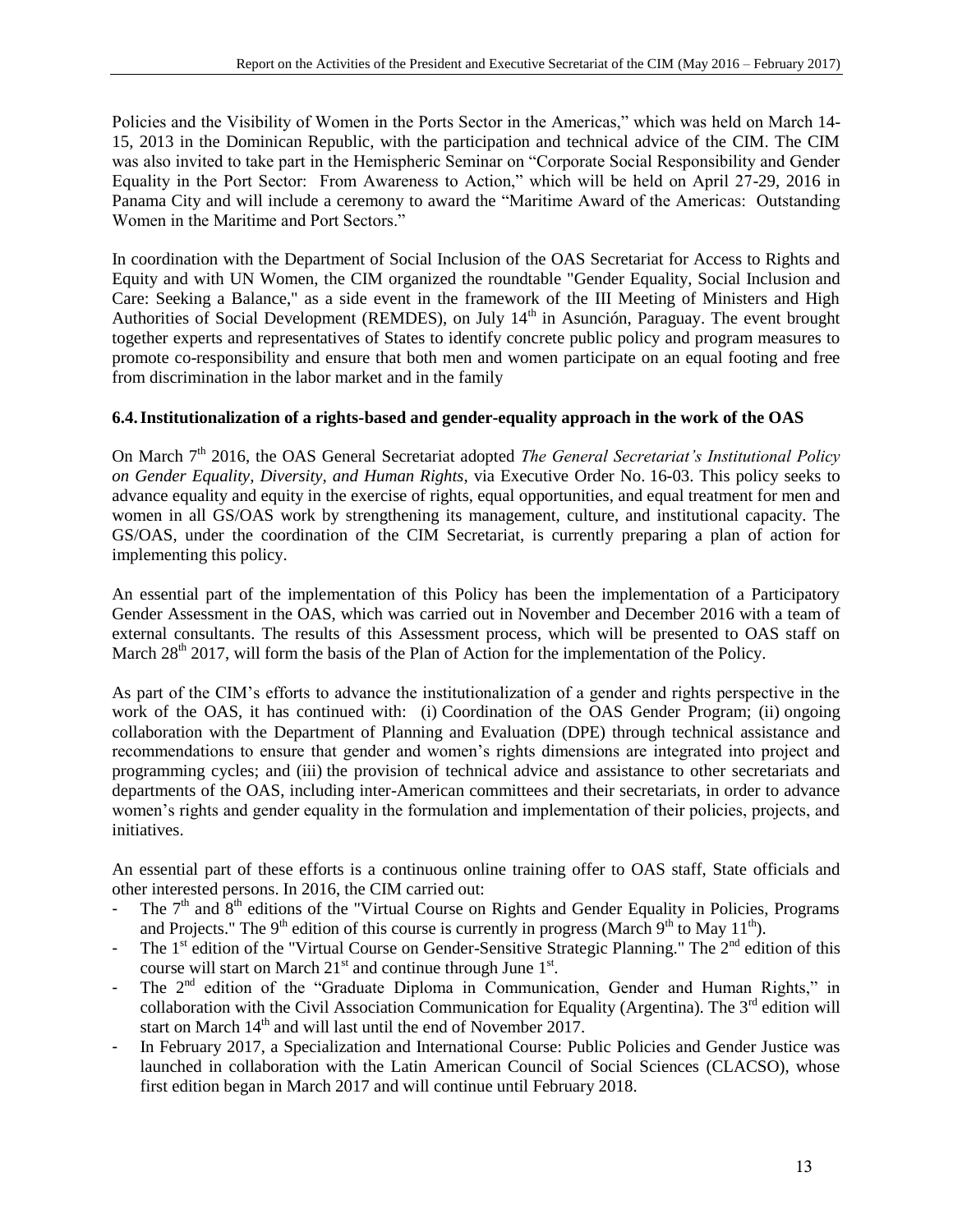During the period covered by this report, the CIM continued its theoretical and technical advisory services to the other secretariats and departments of the OAS, including other bodies of the inter-American system, to support the mainstreaming of a human rights and gender equality approach in the work of the Organization. Its activities included:

 With the **Strategic Counsel for Organizational Development and Management for Results** (CEDOGR), there has been ongoing cooperation with the Department of Planning and Evaluation (DPE), via the active participation of the CIM in the OAS's Project Evaluation Committee and its Working Group to ensure that a gender and human rights approach is integrated into the Organization's projects and the evaluation thereof, as well as in the classification of and accountability regarding OAS mandates from a gender perspective.

In this area, the growing tendency of different areas to integrate a gender perspective into the formulation and implementation of their projects stands out, including projects designed specifically to advance the empowerment and participation of women in different sectors.

- With the **Secretariat for Multidimensional Security** (SMS), specific support has been given to integrating gender issues into the projects and reports of the Inter-American Drug Abuse Control Commission (CICAD), the Inter-American Committee against Terrorism (CICTE), and the Department of Public Security.
- With the **Secretariat for Political Affairs** (SPA), the CIM has continued its ongoing collaboration with the Department of Electoral Cooperation and Observation (DECO) with respect to implementing its electoral observation methodology with a gender perspective and analyzing the outcomes. Similarly, support has been provided to the Department of Effective Public Management in connection with the preparation and implementation of specific projects and programs. In addition, during its course on gender and rights, the CIM has trained personnel at both the headquarters and field levels from the main programs that make up the SPA.
- With the **Secretariat for Access to Rights and Equity** (SARE), the CIM is working in close coordination on the implementation of various projects, particularly from the Department of Social Inclusion.
- With the autonomous specialized organizations, the CIM has continued its cooperation and advisory services at the request of those bodies. With PAHO, through participation in the meeting of the technical advisory group on gender equality in health (TAG/GEH). These and other autonomous specialized organizations provide yearly inputs to the CIM for the preparation of the Annual Report of the OAS Secretary General in follow-up to the IAP.

## **7. Financial situation and budget execution through December 31st 2016**

In the analysis of the human resources and financial situation of the CIM Secretariat, the following should be highlighted:

- Of the regular budget of the OAS, the CIM currently receives 1.7% of the funds; and
- Of the staff of the OAS (Regular Fund), the CIM has 1.8% (7 employees).

|                                     | 2012         | 2013         | 2014 | 2015                                                             | 2016 | 2017 |
|-------------------------------------|--------------|--------------|------|------------------------------------------------------------------|------|------|
| <b>OAS Regular</b><br><b>Budget</b> | \$85,350,800 | \$83,870,500 |      | $\mid$ \$82,978,100   \$84,324,100   \$84,300,000   \$72,499,900 |      |      |

## **Table 1 - CIM Regular Budget**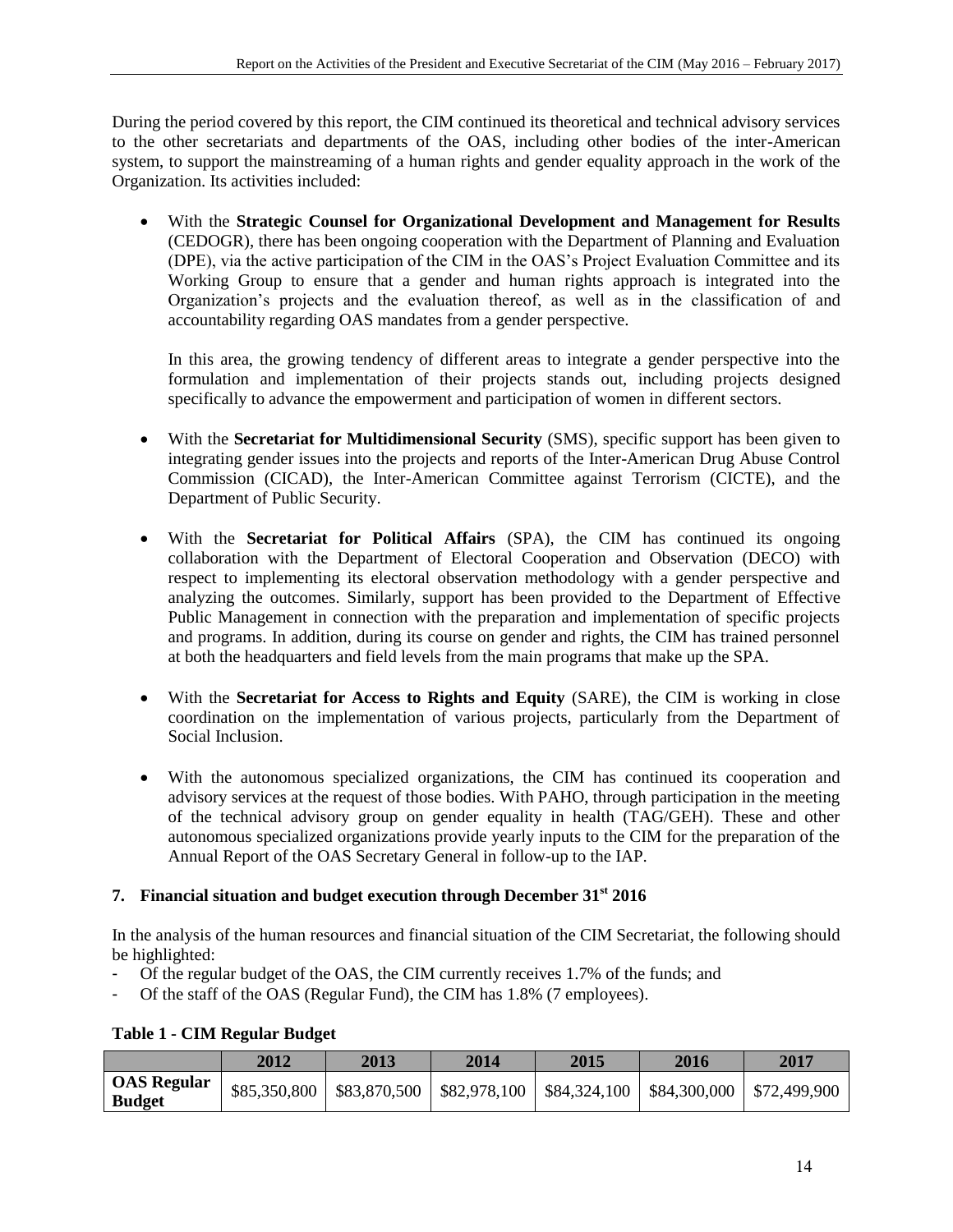| <b>CIM Regular</b>                   | \$1,254,000     | \$1,295,100     | \$1,355,400     | \$1,353,600     | \$1,413,600     | \$1,261,600     |
|--------------------------------------|-----------------|-----------------|-----------------|-----------------|-----------------|-----------------|
|                                      | $(1.5\%)$       | $(1.5\%)$       | $(1.6\%)$       | $(1.6\%)$       | $(1.7\%)$       | $(1.7\%)$       |
| <b>Budget</b>                        | \$237,000       | \$237,000       | \$223,500       | \$223,500       | \$285,500       | \$218,500       |
|                                      | (Non-personnel) | (Non-personnel) | (Non-personnel) | (Non-personnel) | (Non-personnel) | (Non-personnel) |
| <b>OAS Staff</b><br>(regular budget) | 464             | 431             | 435             | 405             | 389             | 398             |
| <b>CIM Staff</b><br>(regular budget) | $.3\%)$         | $(1.9\%)$       | $(1.8\%)$       | $(2.0\%)$       | $(2.0\%)$       | $(1.8\%)$       |

| Table 2 – Execution of the CIM Regular Budget through December $31st 2016$ |  |  |  |  |  |
|----------------------------------------------------------------------------|--|--|--|--|--|
|----------------------------------------------------------------------------|--|--|--|--|--|

| <b>Exepnditure line</b>   | <b>Funds</b> | <b>Available</b> |
|---------------------------|--------------|------------------|
|                           | executed     | <b>balance</b>   |
| Personnel                 | \$1,042,303  | \$0              |
| Inter-agency assistance   | \$59,440     | \$0              |
| Documents                 | \$14,764     | \$0              |
| Supplies and equipment    | \$6,155      | \$0              |
| Contracts and conferences | \$118,062    | \$0              |
| Other expenses            | \$17,068     | \$0              |
| <b>Total</b>              | \$1,257,794  | \$0              |
| Personnel                 | \$1,042,303  | \$0              |
| Non-personnel             | \$215,491    | \$0              |

## **Table 3 - CIM 2017 Budget**

| <b>Programs/Products/Services (PPS)</b>                       | <b>Regular</b><br><b>Budget</b> |
|---------------------------------------------------------------|---------------------------------|
| Program                                                       |                                 |
| Institutionalization of a rights and gender equality approach |                                 |
| Technical and administrative support                          | 33,000                          |
| Conference services (includes translation/interpretation)     | 17,450                          |
| Printed documents for meetings                                | 3,000                           |
| Inter-agency assistance                                       | 4,200                           |
| Computing and office equipment                                | 2,500                           |
| Publicity, printing and reproduction of documents             | 6,500                           |
| Internet, LAN, telephone and fax services                     | 4,400                           |
| Mail and courier                                              | 1,850                           |
| Sub-Total                                                     | 72,900                          |
| Program                                                       |                                 |
| Follow-Up Mechanism to the Belem do Para Convention (MESECVI) |                                 |
| Technical and administrative support                          | 44,500                          |
| Conference services (includes translation/interpretation)     | 21,110                          |
| Printed documents for meetings                                | 2,000                           |
| Inter-agency assistance                                       | 4,040                           |
|                                                               |                                 |
| Publicity, printing and reproduction of documents             | 6,500                           |
| Internet, LAN, telephone and fax services                     | 4,400                           |
| Mail and courier                                              | 1,850                           |
| <b>Sub-Total</b>                                              | 84,400                          |